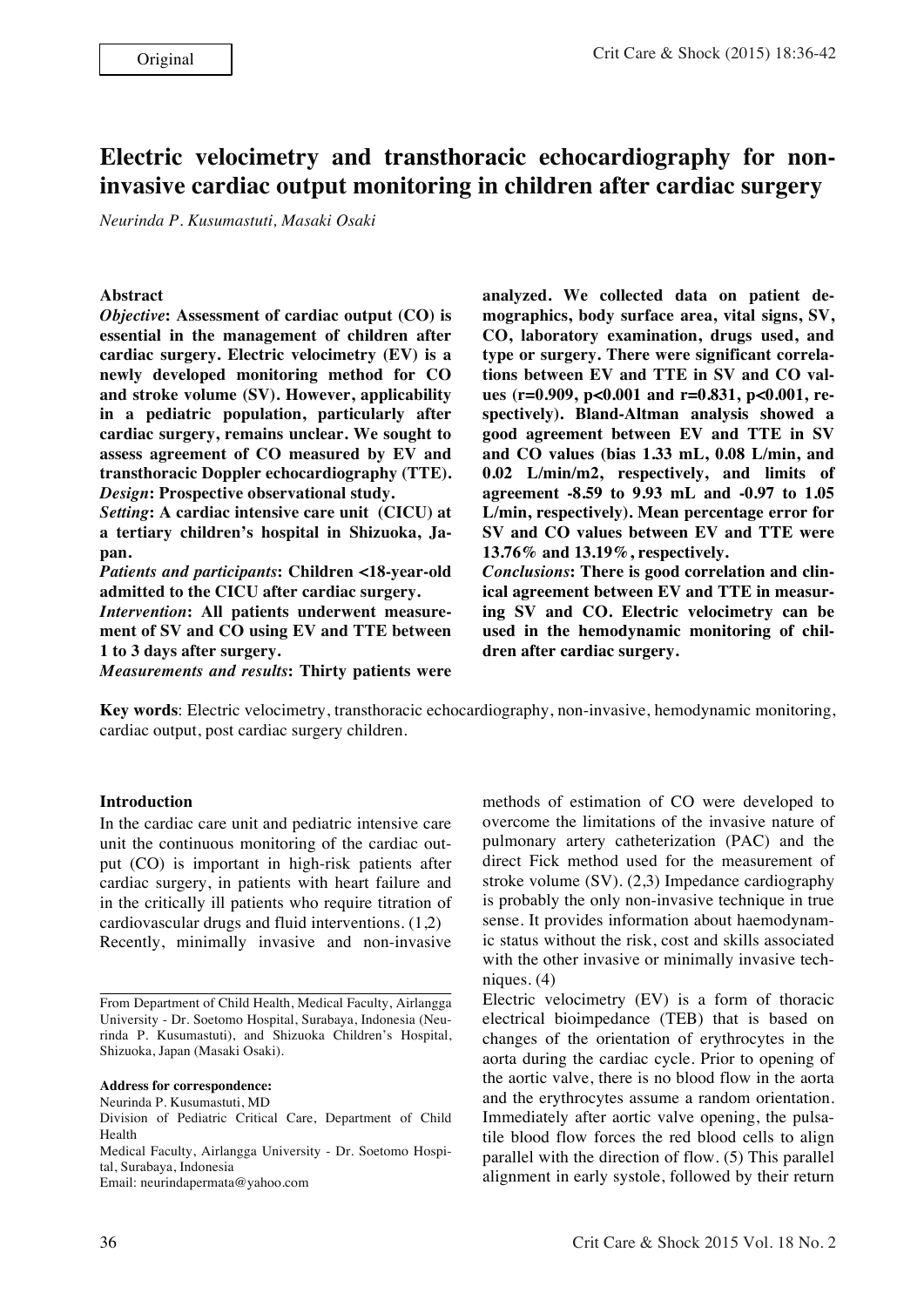to random alignment, causes a change in conductivity that can be used to measure the SV. (6)

Only few studies of CO measurement have been done in infants and children after cardiac surgery for congenital heart disease. These patients require continuous, accurate, portable, easy-to-use, and operator-independent monitoring to enable rapid and appropriate treatment. For this reason, it is very useful to study a tool that can be used in these patients, which is not invasive and can be used continuously to measure CO in order to perform efficient measures in providing therapeutic interventions.

The purpose of this study was to assess the agreement of CO measurement by EV with non-invasive determination of CO by transthoracic Doppler echocardiography (TTE) in post-cardiac surgery children.

#### **Materials and Methods**

This was a prospective observational study conducted at Shizuoka Children's Hospital, a tertiary pediatric cardiac center in Japan, from September 1 to October 31, 2013. This study was approved by the local institutional review board, and informed consent was given by the parents of each patient.

#### *Patients*

All patients who underwent cardiac surgery and were admitted to the Cardiac Intensive Care Unit (CICU) during the study period were considered for enrollment. Patients were included in the study when they were less than 18-year-old, biventricular, and hemodynamically stable. Single-ventricle patients or patients undergoing valve replacement with a mechanical prosthesis were excluded. All patients underwent both TTE and EV examinations between the first and third day after surgery. Measurements were made only once for each patient. Two pediatric cardiologists performed echocardiography while EV was done.

## *Electric velocimetry*

EV was performed using an Aesculon Mini® (Osypka Medical, Berlin, Germany and La Jolla, California, USA) velocimeter. Body surface area was calculated as (height [cm] x weight [kg] /  $3600$ <sup>1/2</sup>. Two surface electrocardiography electrodes were attached one to the left side of the neck and one on the lower thorax. Heart rate, SV, CO, and cardiac index were measured continuously.

## *Transthoracic Doppler echocardiography*

TTE was performed using a Philips iE-33 echocar-

diography machine (Philips, Netherland) equipped with a 12-4 MHz extended-frequency range. We performed simultaneous measurement of left ventricle outflow (LVO). The left ventricle SV was calculated by measuring the left ventricle outflow tract (LVOT) area and the amount of blood going through this area (velocity time integral [VTI]). The diameter of the LVOT (DLVOT) and VTI values were taken from the average of two to three measurements. Left ventricle SV was calculated using the formula  $SV=(DLVOF/2)^2$  x  $\pi$  x VTI. Cardiac output were then calculated using the formula CO (L/min)=SV x heart rate.

#### *Data analysis*

We calculated means and standard deviations for quantitative data and also frequencies for qualitative data. The correlation between EV and TTE was determined using Pearson correlation. The Bland-Altman method was used to analyze the limits of agreement (bias±precision) between TTE and EV. We also calculated the mean percentage error. The mean percentage error (MAPE) was calculated using the equation {2xSD mean difference/[(mean from  $EV$  + mean from TTE)  $/2$  x 100 }. A MAPE of less than 30% was considered clinically acceptable. (7) Data analysis was performed using Microsoft Excel (Microsoft Inc., Redmond, Washington) and SPSS 20.0 (SPSS Inc., Chicago, Illinois).

#### **Results**

Fifty-seven pediatric patients underwent cardiac surgery during the study period. Among these, 30 patients met the inclusion criteria and were all enrolled in the study. The clinical characteristics of these 30 patients are shown in **Table 1**. Both TTE and EV were performed in all patients.

More than 50% of the patients were still on hemodynamic support and sedation drugs while examined, although in minimal doses. Each patient used a combination of several hemodynamic support or sedation drugs. Vital signs, laboratory results, haemodynamic support, and sedative medications used are summarized in **Table 2**.

The scatter plot in **Figure 1** shows the simultaneously obtained measurements of CO and SV by EV and TTE. There was a strong and significant correlation between these two techniques (r=0.909, p<0.001 for SV and r=0.831, p<0.001 for CO).

**Figure 2A** and **2B** shows the 95% limits of agreement between TTE and EV in SV measurement using Bland-Altman analysis. The mean difference (bias) between the two methods in SV measurement was 1.33 mL, with 95% limits of agreement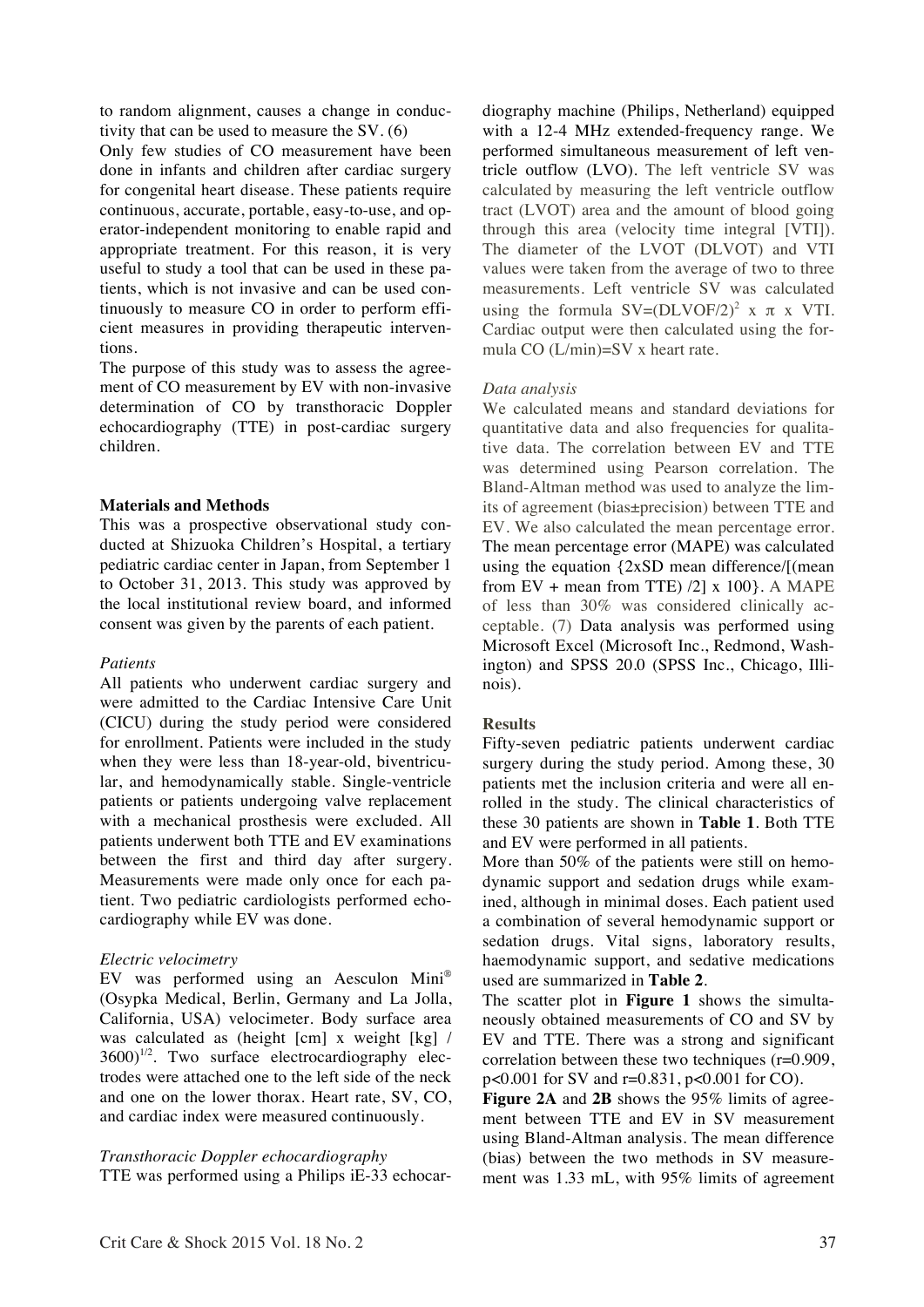of -8.59 to 9.93 mL and a MAPE of 13.76%. For CO measurement, the mean difference was 0.08 l/min, 95% limits of agreement was -0.97 to 1. 05 L/min, and the MAPE was 13.19%. The mean difference for cardiac index was 0.02 L/min, 95% limits of agreement were -2.19 to -2.21 L/min, and the MAPE was 12.79%.

# **Discussion**

The present study demonstrated a good correlation between SV and CO values measured by EV or TTE in pediatric patients after cardiac surgery. Both EV and TTE are non-invasive and reliable, but EV is easier to use and operator-independent. We used echocardiography as a reference, which has a precision of about 30% and a 10% bias compared to PAC. (8) Values obtained by EV tend to be under- or overestimations compared to TTE. SV measured by EV can be up to 8.59 mL below or up to 9.93 mL above the values obtained by TTE. This suggests that there is a wide variation in the agreement between each data pair. While an EV value of CO is not too much different, its value can be up to 0.97 L/min below or up to 1.05 L/min above the TTE value. Our data shows that this study has an excellent accuracy bias in CO with values of only 0.08 L/min, using echocardiography as the reference device. Calculation of SV and CO values from these two methods has a good MAPE of <30% (13.76% and 13.19%, respectively).

Almost all subjects were still using continuous sedation at the time of study, with any combination of midazolam, dexmedethomidhine, and fentanyl infusion. As a result, there was no increase in CO due to manipulation, which was seen in the stable heart rate and blood pressure during the examination process.

Several studies have compared EV with various tools as a reference. Some of these studies support the results of our study. However, we found no previous study assessing the agreement between EV and TTE with similar value limits. A study in newborns with transposition of the great arteries after cardiac surgery showed that the bias (0.71 L/min) and limits of agreement (-0.59 to 2.02 mL) for SV measurement by EV versus Doppler-TTE were acceptable, with an overall average error of 29%. (8)

A comparative study of the use of Doppler-trans-

esophageal echocardiography (TEE) and EV to TTE as the reference for measuring SV and CO in pediatric post-cardiac surgery patients who were hemodynamically stable and still on ventilator showed a good correlation between EV and TTE. The study also found that EV underestimated CO in terms of absolute values in comparison with TTE. The percentage of error was more than 30%. The authors argue that Doppler-TEE and EV are better tools for monitoring cardiac function trends than for determining the absolute values. (9)

A study in 2012, using electrocardiometry (as the test method) and TTE (as the reference) in obese children and adolescents, showed that electrocardiometry is reliable and accurate in measuring CO. (6)

Measurement of CO in 32 infants, children, and adolescents with congenital heart disease using EV and direct Fick-oxygen showed an excellent correlation  $(r=0.97, p=0.001)$ . This study suggests that the variation of the anatomical position of the great thoracic vessels in congenital heart disease do not affect the accuracy of EV measurements. (10)

However, several other studies do not support our results. Tomaske et al. in 2009 found unacceptable limits of agreement between EV and thermodilution, with a 48.9% error. Although the bias for CO values between the Aesculon monitor and subxyphoidal Doppler flow measurements in the study was 0.31 L/min, CO values obtained by Aesculon monitor and subxyphoidal Doppler flow differed significantly (p**=**0.04). (11)

The use of EV as a hemodynamic monitoring device remains the subject of controversy. More studies in pediatric patients are needed, since electrode placement may influence the signal quality and reliability of this method, especially in newborns and small children. Because it is easy to use, this tool is worth for additional critical and detailed evaluation, especially in smaller children, before we can use it routinely in the clinical pediatric ICU setting.

## **Acknowledgements**

The authors have disclosed no potential conflict of interest.

We acknowledge the following person for their contributions to our study: Miyakoshi Chisato, MD and Prof. PJ Van den Broek for reviewing this manuscript and making helpful suggestions.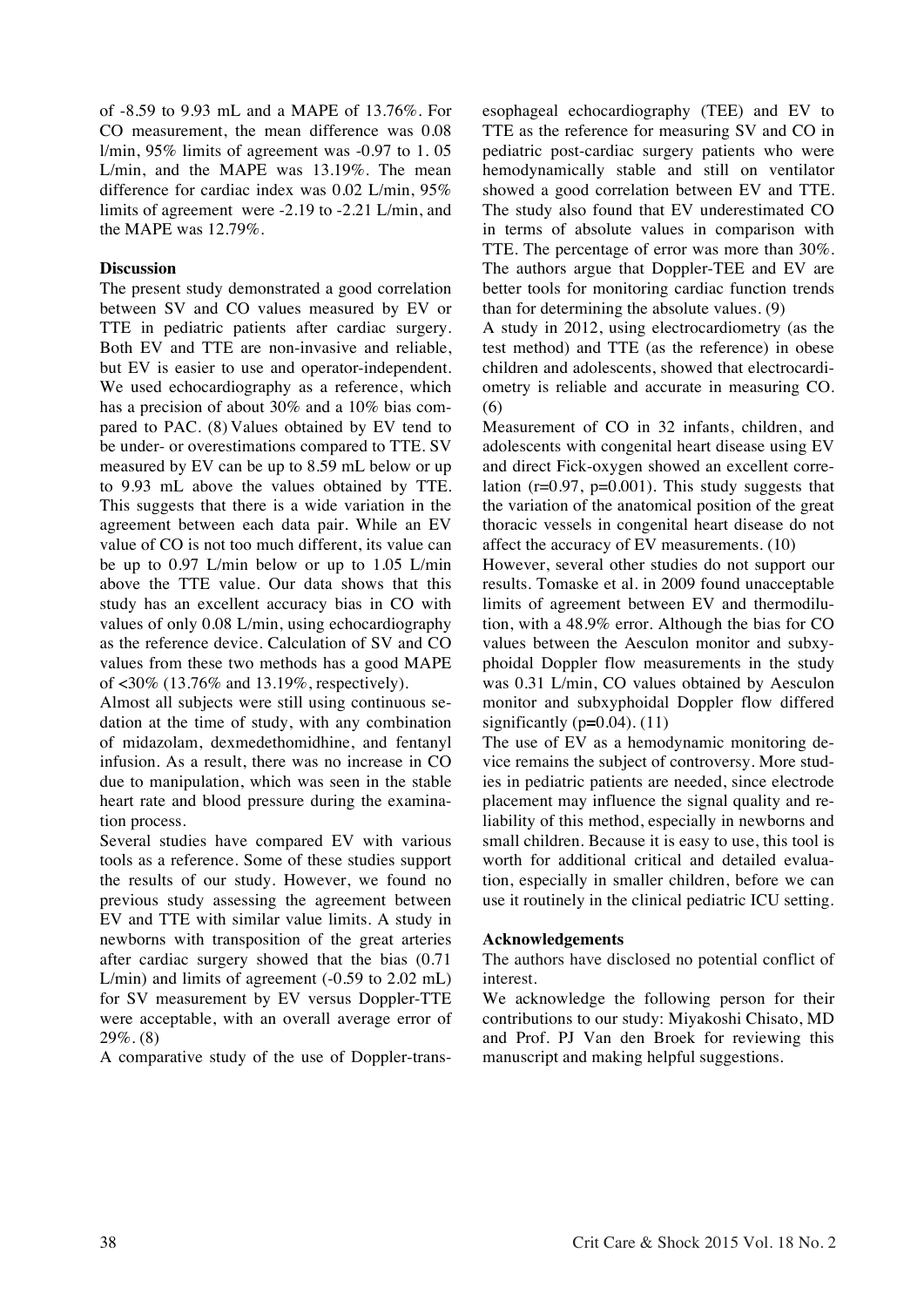# **Table 1**. Characteristics of study subjects

| Characteristic                                     |                |
|----------------------------------------------------|----------------|
| Age (weeks) (median)                               | 39.50          |
| Sex $(n, \%)$ : male                               | 19(63.3)       |
| female                                             | 11(37.7)       |
| Height/length (cm) (mean, SD)                      | 76.19 (26.18)  |
| Weight $(k)$ (mean, SD)                            | 10.62(11.28)   |
| Body surface area (m2) (mean, SD)                  | 0.46(0.29)     |
| Velocity time integral (mean, SD)                  | 11.86(6.01)    |
| Diameter of left ventricle outflow (cm) (median)   | 1.04           |
| Procedure (n)                                      |                |
| Valve repair/plasty                                | 4              |
| Ventricle septal defect closure                    | 9              |
| Jatene                                             | 2              |
| Atrial septal defect closure                       | 3              |
| Right ventricle outflow track repair               | 1              |
| Total correction of tetralogy of Fallot            | 4              |
| Pulmonary artery banding<br>٠                      | 3              |
| Total anomalous pulmonary venous connection repair | $\overline{2}$ |
| Contegra                                           | $\overline{2}$ |

# **Table 2**. Vital signs, laboratory results, and treatment received

| Characteristic                               |               |
|----------------------------------------------|---------------|
| Hemoglobin $(g/dl)$ (mean, SD)               | 14.39 (2.46)  |
| O2 saturation $(\%)$ (mean, SD)              | 97.67 (3.37)  |
| Systole (mmHg) (mean, SD)                    | 88.80 (18.86) |
| Diastole (mmHg) (mean, SD)                   | 55.37 (12.89) |
| Use of hemodynamic support $(n, \%)$         | 17(56.67)     |
| Dopamine/dobutamine                          | 17            |
| Adrenaline<br>$\bigcirc$                     | 2             |
| Sodium nitroprusside<br>$\Omega$             | 8             |
| Human atrial natriuretic peptide<br>$\Omega$ | 3             |
| Sedation                                     |               |
| Fentanyl<br>$\circ$                          | 9             |
| Midazolam<br>$\bigcirc$                      | 11            |
| Dexmedetomidine<br>∩                         | 17            |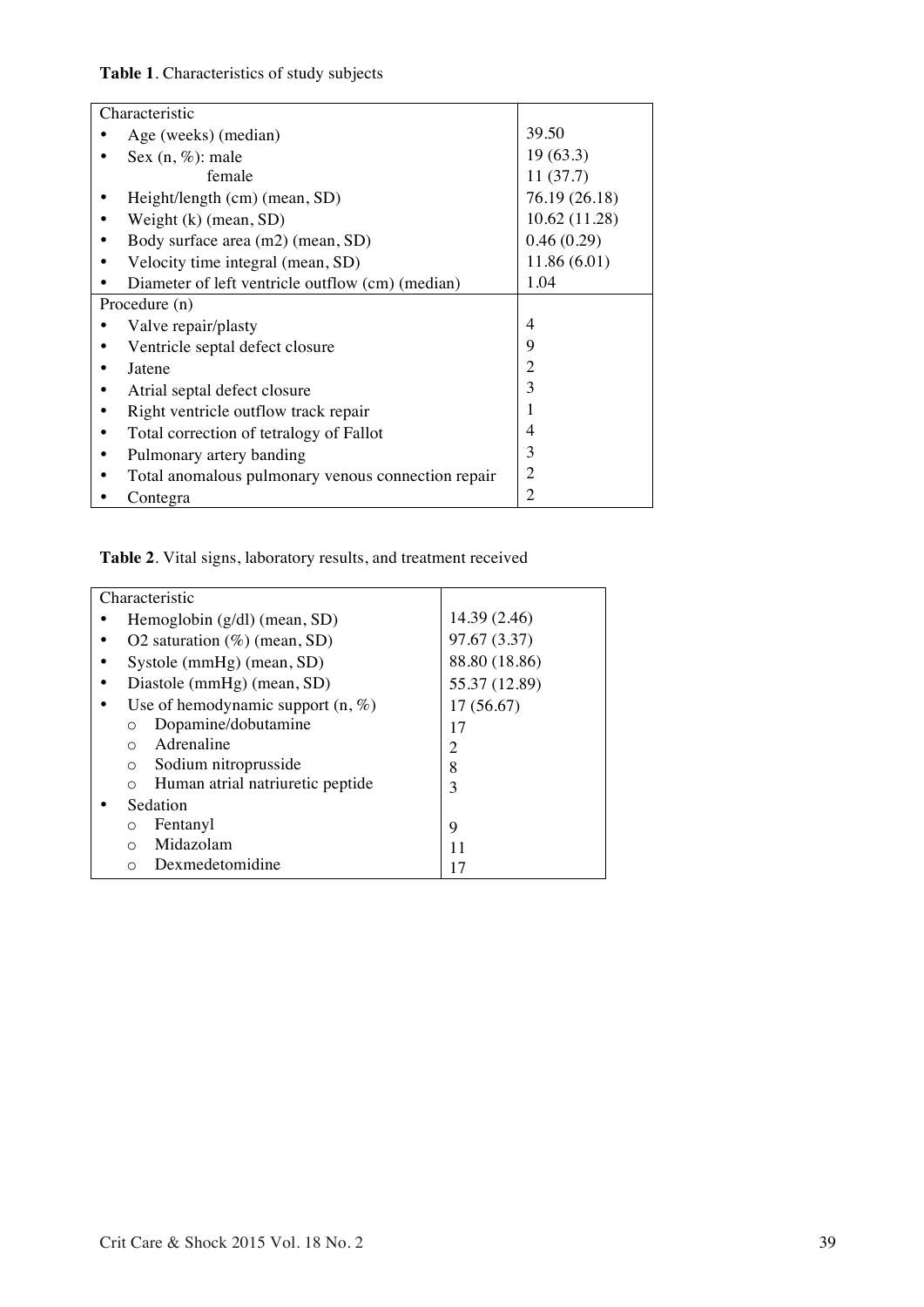

**Figure 1**. Scatterplot showing pearson's correlation between TTE and EV in the measurement of SV and CO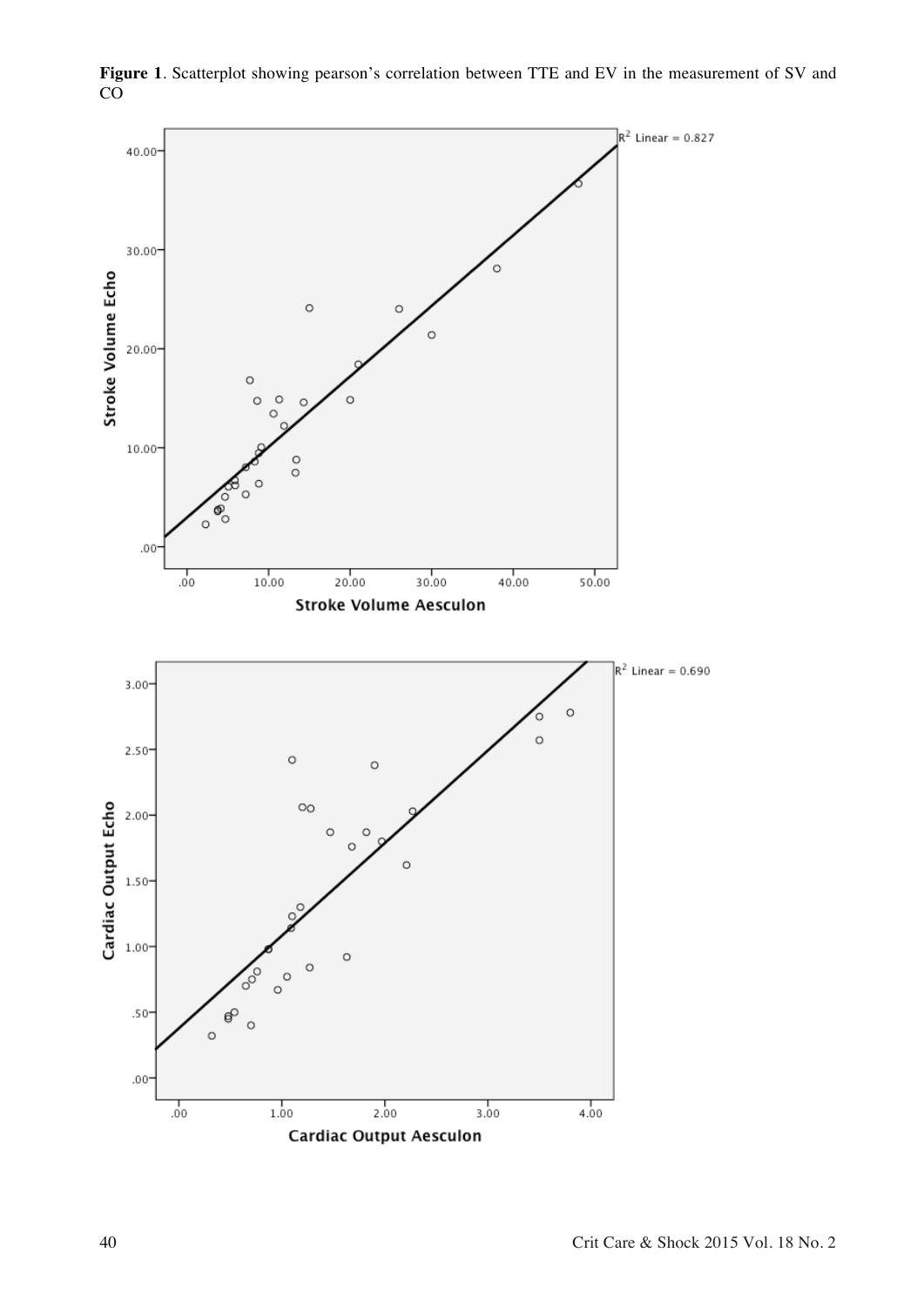

**Figure 2A**. Bland-Altman plot for SV shows a mean difference between the results of TTE and EV with bias of 1.33 L/min and limit of agreement from -8.59 to 9.93 L/min

**Figure 2B**. Bland-Altman plot for CO shows a mean difference between the results of TTE and EV with bias of 0.08 L/min and limit of agreement from -0.97 to 1.05 L/min